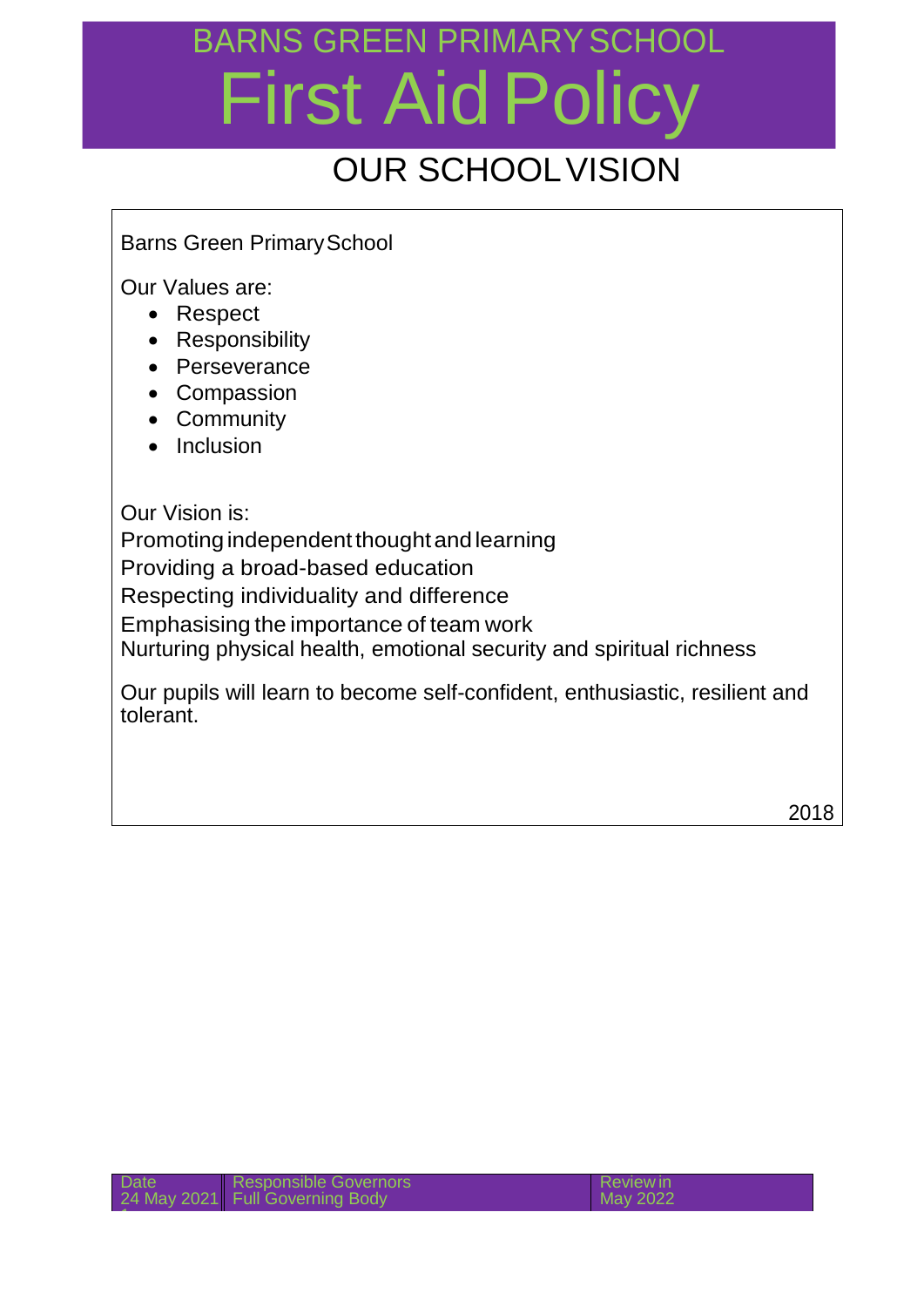Policy Statement.

TheGovernorsandHeadteacherofBarnsGreenPrimarySchoolaccepttheirresponsibility under the Health and Safety (First Aid) regulations 1981 and acknowledge the importance of providing First Aid for employees, children and visitors within the school.

The Governors are committed to the authority's procedure for reporting accidents and recognise their statutory duty to comply with the Reporting of Injuries, Diseases and Dangerous Occurrences Regulations (RIDDOR) 1995.

The provision of First Aid within the school will be in accordance with the Authority's guidance on First Aid in school.

Signed **Signed** 

(Headteacher)

Date **Date** 

**Signed Signed** 

(Chairperson of the Governing Body)

Date and the set of the set of the set of the set of the set of the set of the set of the set of the set of the set of the set of the set of the set of the set of the set of the set of the set of the set of the set of the

All staff have a statutory obligation to follow and co-operate with the requirements of this policy.

Responsibility for first aid at Barns Green Primary is held by the Headteacher. The responsible manager is the School Business Manager.

All our information and guidance concerning First Aid (including accident records and forms) are kept in the medical room until such time they are archived.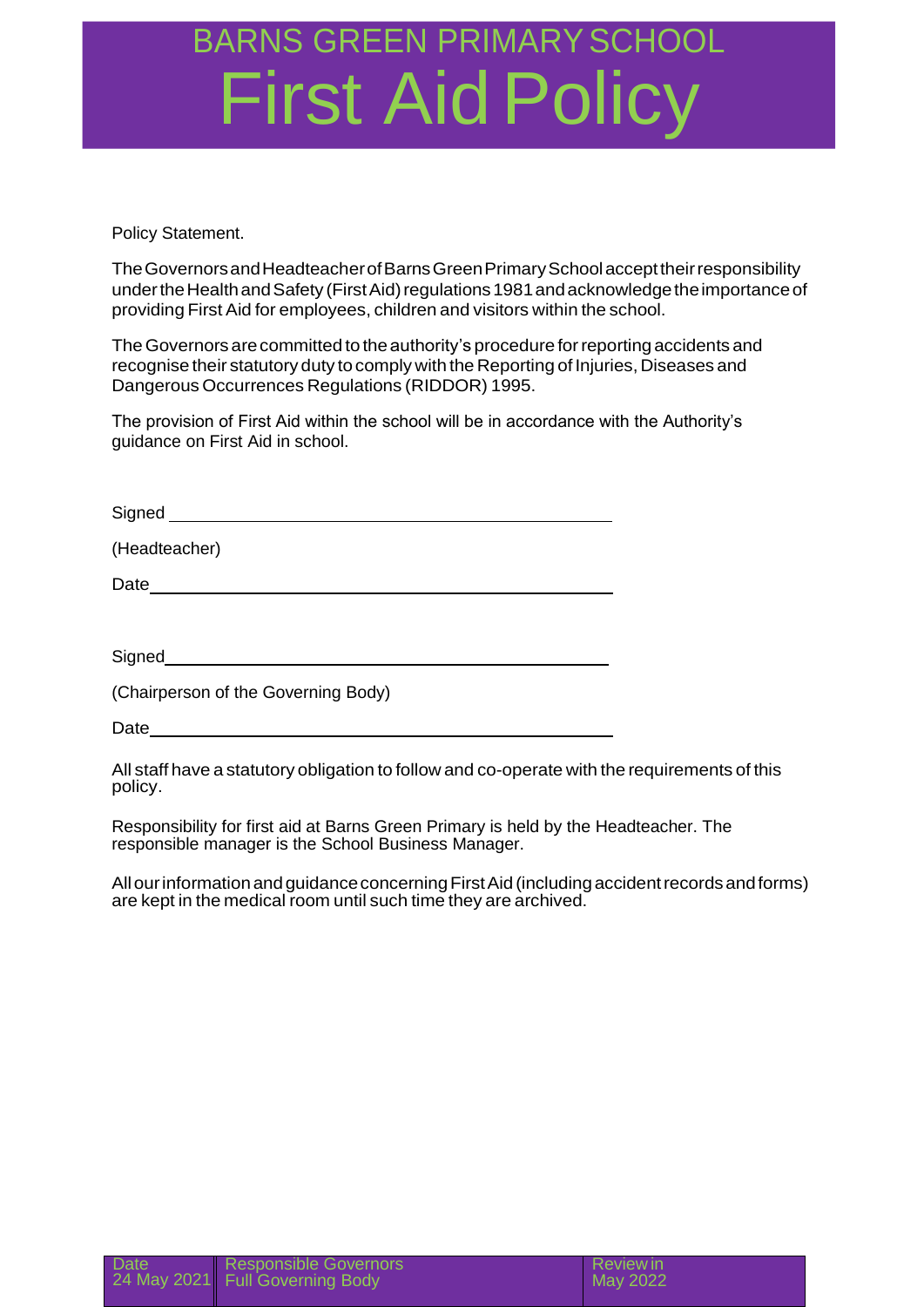Statement of First Aid organisation.

The school's arrangements for carrying out the policy include nine key principles.

- 1. The Governing Body has a duty to approve, implement and review the policy.
- 2. All employees have individual duties.
- 3. All accidents will be reported, recorded and where appropriate investigated.
- 4. Records will be kept of all occasions when first aid is administered to employees, pupils and visitors.
- 5. Equipment and materials to carry out first aid treatment will be provided.
- 6. Arrangements will be made to provide training to employees and a record of that training will be maintained and reviewed annually.
- 7. A procedure for managing accidents in school which require First Aid Treatment will be established.
- 8. Information will be provided to employees on the arrangements for First Aid.
- 9. A risk assessment of the first aid requirements of the school will be undertaken annually.

Arrangements for First Aid.

The school will provide materials, equipment and facilities as set out in DfE 'Guidance on First Aid for schools'.

The location of First Aid Kits in school are;

- Classrooms
- First Aid room
- Hall

The First Aid room is situated opposite the school office.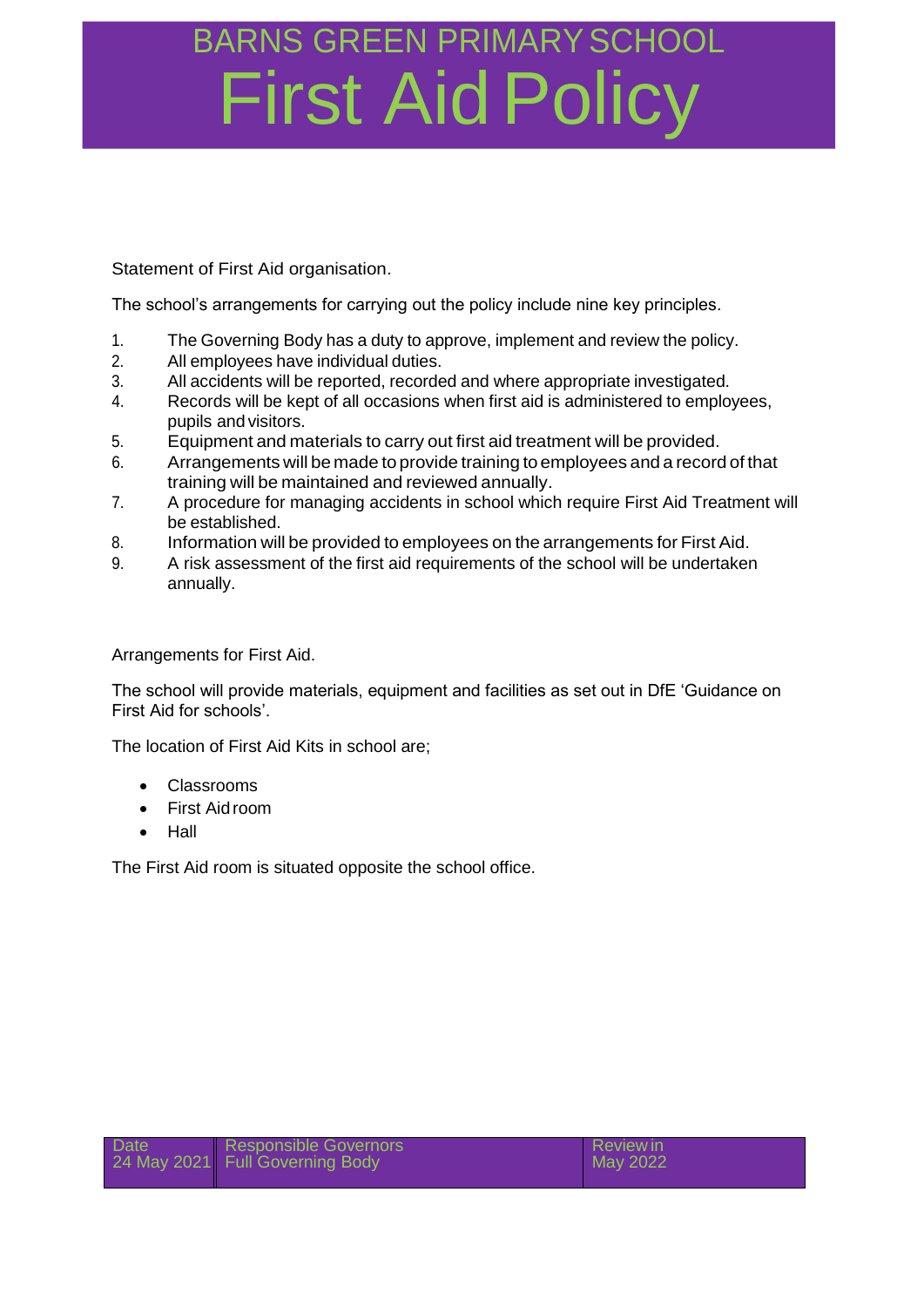The contents of the kits will be checked on a regular basis (at least termly) by the office staff.

Medication for named individuals should be kept within the Sick Bay in named wallets with the child's name and individual care plan, except for epipens and asthma inhalers which should remain in the child's classroom or be taken with the child on school trips.

The responsible manager will ensure that appropriate numbers of appointed persons, school first aid trained staff, emergency first aiders qualified first aiders and paediatric first aid trained staff are nominated, as identified by completion of the First Aid Needs Assessment, and that they are adequately trained to meet their statutory duties.

At Barns Green Primary School there is one appointed person who is in the following role: School Business Manager.

First Aid at Work

Whole staff training on First Aid (4 hour course) will be undertaken every three years and all teaching and support staff will be invited to attend when necessary.

School First Aid Trained Staff

At Barns Green Primary School 6 staff are trained First Aiders.

- 5 Teaching Assistants/(4 including lunch duty)
- 1 MMS
- 1 Business Manager

These staff are responsible for administering first aid, in accordance with their training, to those that become injured or fall ill whilst at work or on the premises.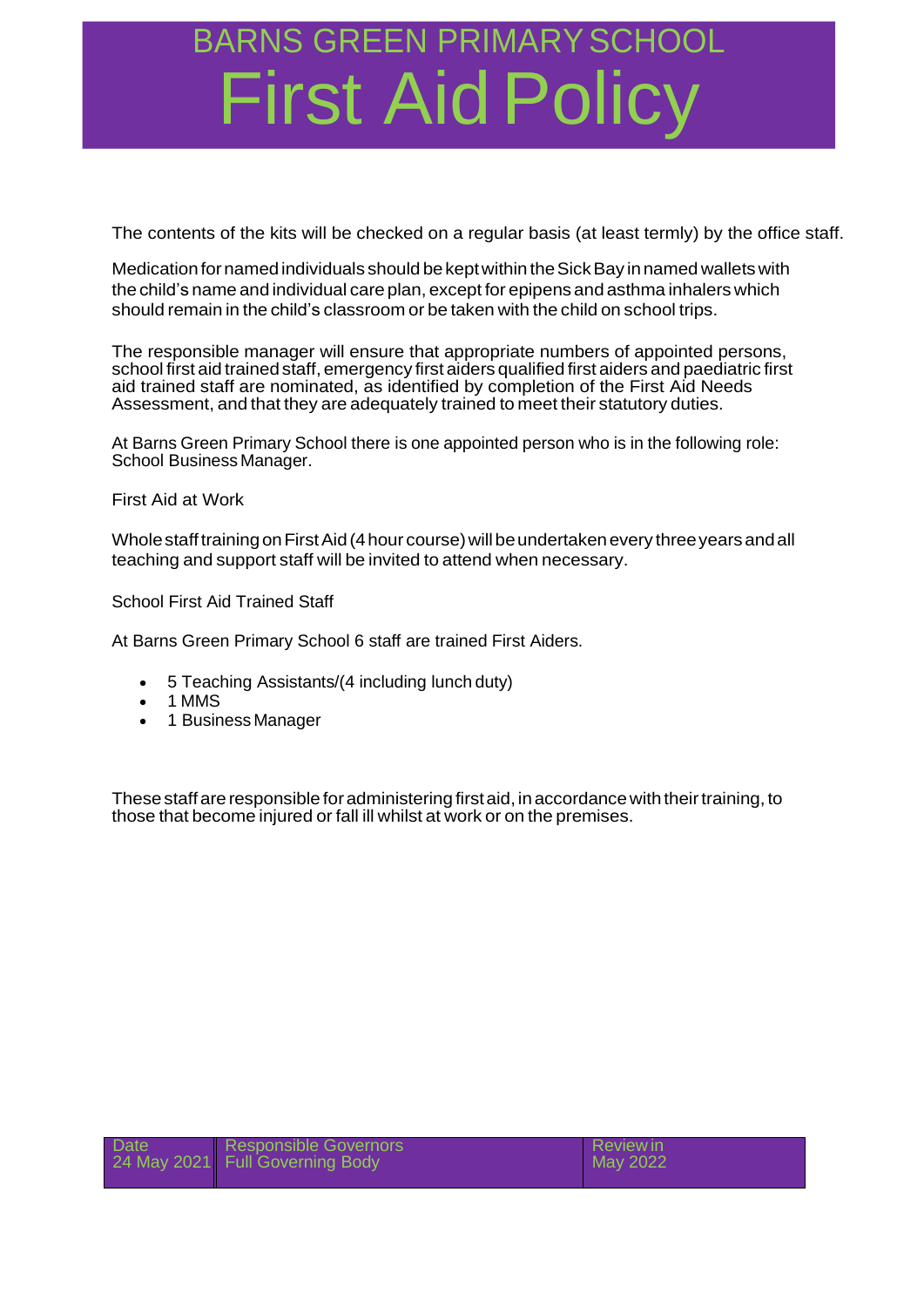Paediatric First Aiders (Those completing the HSE approved 2-day first aid course)

- Angela Cooper
- Tara Wilkinson

These Staff are in place to meet the Early Years Foundation Stage (EYFS) statutory obligations of provision of first aid to those children aged 5 years old or younger and are responsible for administering first aid, in accordance with their training, to those that become injured or fall ill whilst at work or on the premises. Other responsibilities which are identified and delegated to these first aiders are to re-stock and inspect first aid kits.

#### Clubs

A first aider is always on site during clubs to administer first aid if needed. All club personnel have access to pupil's information in contact file in office.

Through law the minimum legal requirement is to appoint a person (the Appointed Person) to be on site at all times during theworking day.These 'Appointed persons' are in place to take charge of first aid arrangements including looking after equipment and calling emergency services.

Appointed Persons are not necessarily First Aiders and should not provide any first aid for which they have not been trained.

First Aid out of school on trips or residential visits

In the event of children needing first aid on school trips:

- All staff have first aid packs and mobile phones with them.
- The first aider deals with minor ailments.
- For major ailments the school is informed and advice sought. Parents/carers are also informed by the school office or teacher in charge of trip.

eview in ay 2022

| <b>Date</b> | Responsible Governors           | $\overline{\mathsf{R}}$ |
|-------------|---------------------------------|-------------------------|
|             | 24 May 2021 Full Governing Body | M                       |
|             |                                 |                         |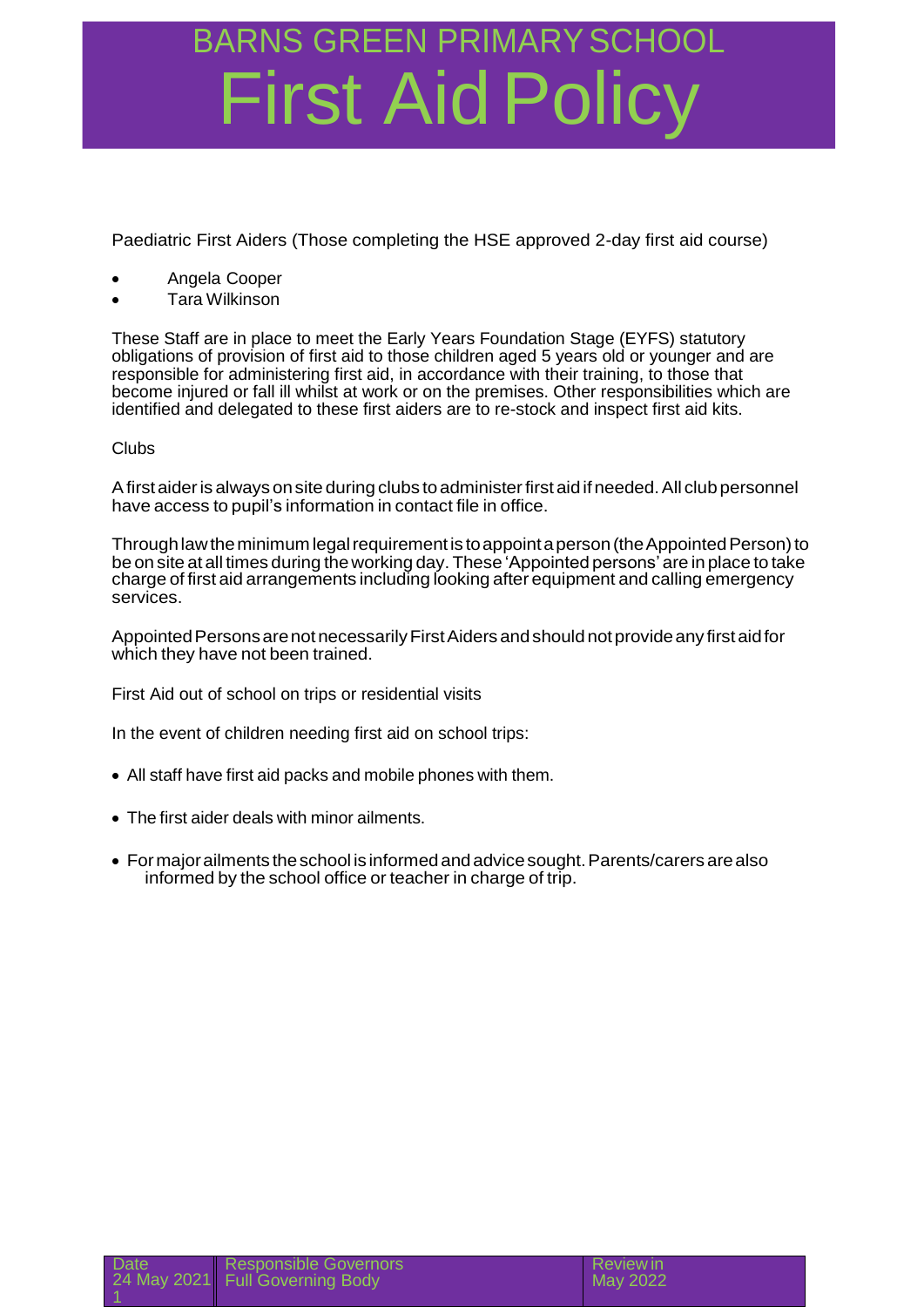## BARNS GREEN PRIMARY SO irst Aid P

- For any incident that the first aider is unsure of, a second opinion from another first aider is sought, or by calling NHS 111 Online (dial 111).
- Gloves are ALWAYS worn when treating injuries involving bodily fluids/blood.
- Any accident orincident is reported back at school and an 'incident in school' form filled in as soon as possible. A note of the incident is made at the scene.
- No medication may be given to a child unless prescribed by a doctor, signed and dated and a signed letter from parents for consent.Anadministration of medicine form must be signed and dated by first aider in charge. NO other medication MUST be given by anyone.
- Forany serious headinjuries theschooland theparents areinformedimmediatelyby telephone and a bumped head form given to the child's parent.
	- If children are sent home, they must be collected by a responsible adult.
	- In the event of a serious incident an ambulance is ALWAYS called.

 Two members of staff accompany the child in the ambulance, whilst the school contacts the parent/carer and arranges for them to meet the child and staff at the hospital.

• In the event of parents being unreachable, the contact people on the child's forms will be phoned.

 For all incidents the schools 'Critical Incidents' plan as outlined in every risk assessment, will befollowed.

Residential Specific

- First Aid should only be carried out by qualified First Aiders.
- First Aid should be undertaken in the presence of another qualified First Aider or another adult witness.
- All First Aid must be logged for Medical Records.
- Medicines of any description (including Painkillers) are NOT to be administered to any childunless they arethedesignatedperson responsibleandhavewrittensignedconsent form stating dose and frequency.
- Class Teachers are usually designated persons on residential.

| <b>Date</b> | Responsible Governors<br>24 May 2021 Full Governing Body | <b>Reviewin</b><br>May 2022 |
|-------------|----------------------------------------------------------|-----------------------------|
|             |                                                          |                             |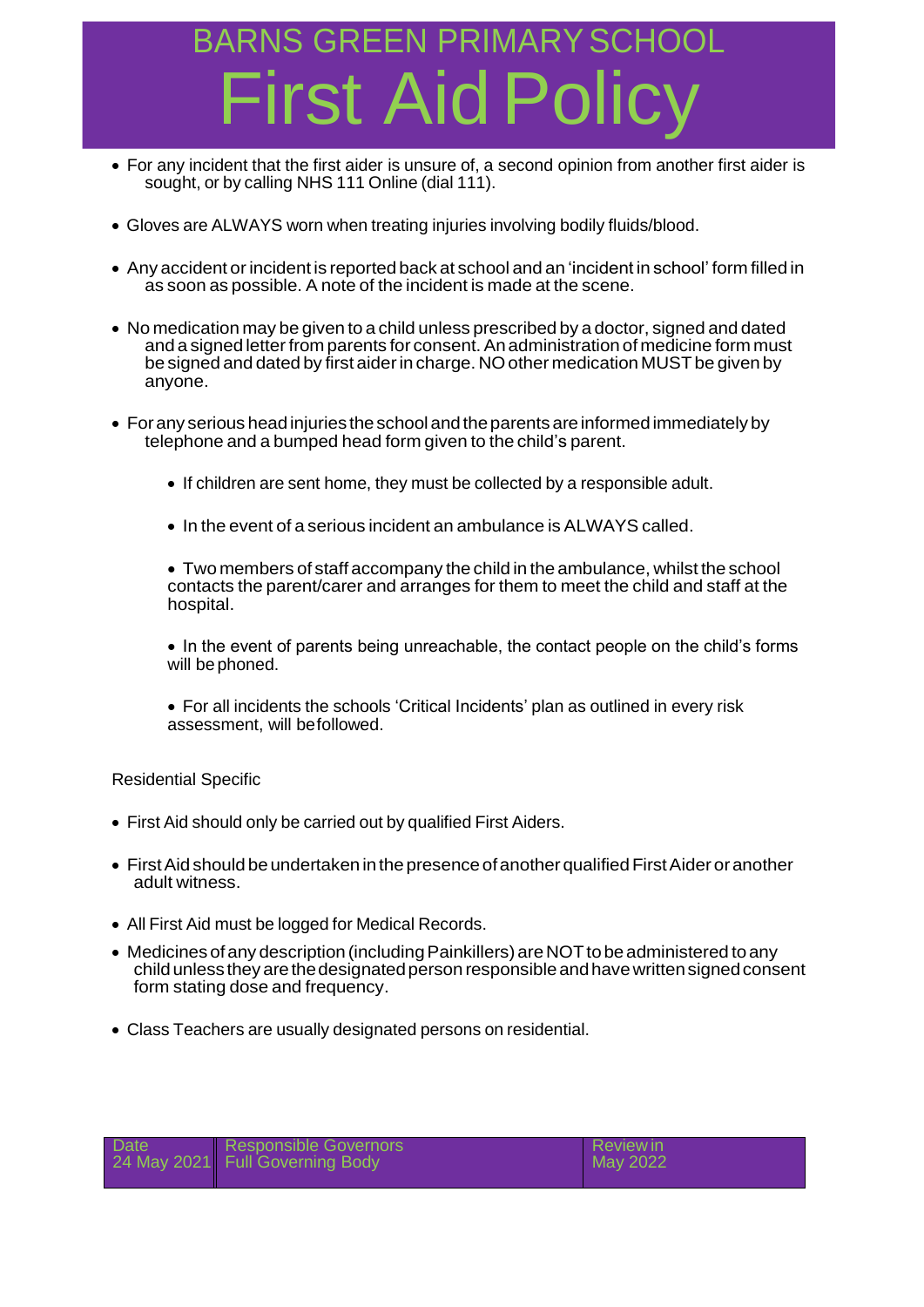At least one firstaid kitwill be taken on all off site activities, along with individual pupil's medications such as inhalers, Epipens etc.

A person who has been trained in first aid will accompany all off site visits.

Information on First Aid arrangements.

The Headteacher will inform all employees at the school of the following:

- The arrangements for recording and reporting accidents.
- The arrangements for First Aid.
- Those employees with qualifications in first Aid.
- The location of First Aid kits.

In addition the head teacher will ensure that signs are displayed throughout the school providing the following information:

- Names of employees with first aid qualifications.
- Location of first aid boxes.

All members of staff will be made aware of the school's first aid policy.

First Aid – Sequence of events

In the event of an accident the first aider/appointed person takes charge of the first aid emergency treatment commensurate with their training. Following their assessment of the injured person, they are to administer appropriate first aid and make a balanced judgement as to whether there is a requirement to call an ambulance. (If unsure at any time the first aider will call NHS 111 Online for further advice).

The first aider/appointed person will always call an ambulance on the following occasions:

- $\bullet$  In the event of a serious injury
- In the event of any significant head injury or prolonged epileptic seizure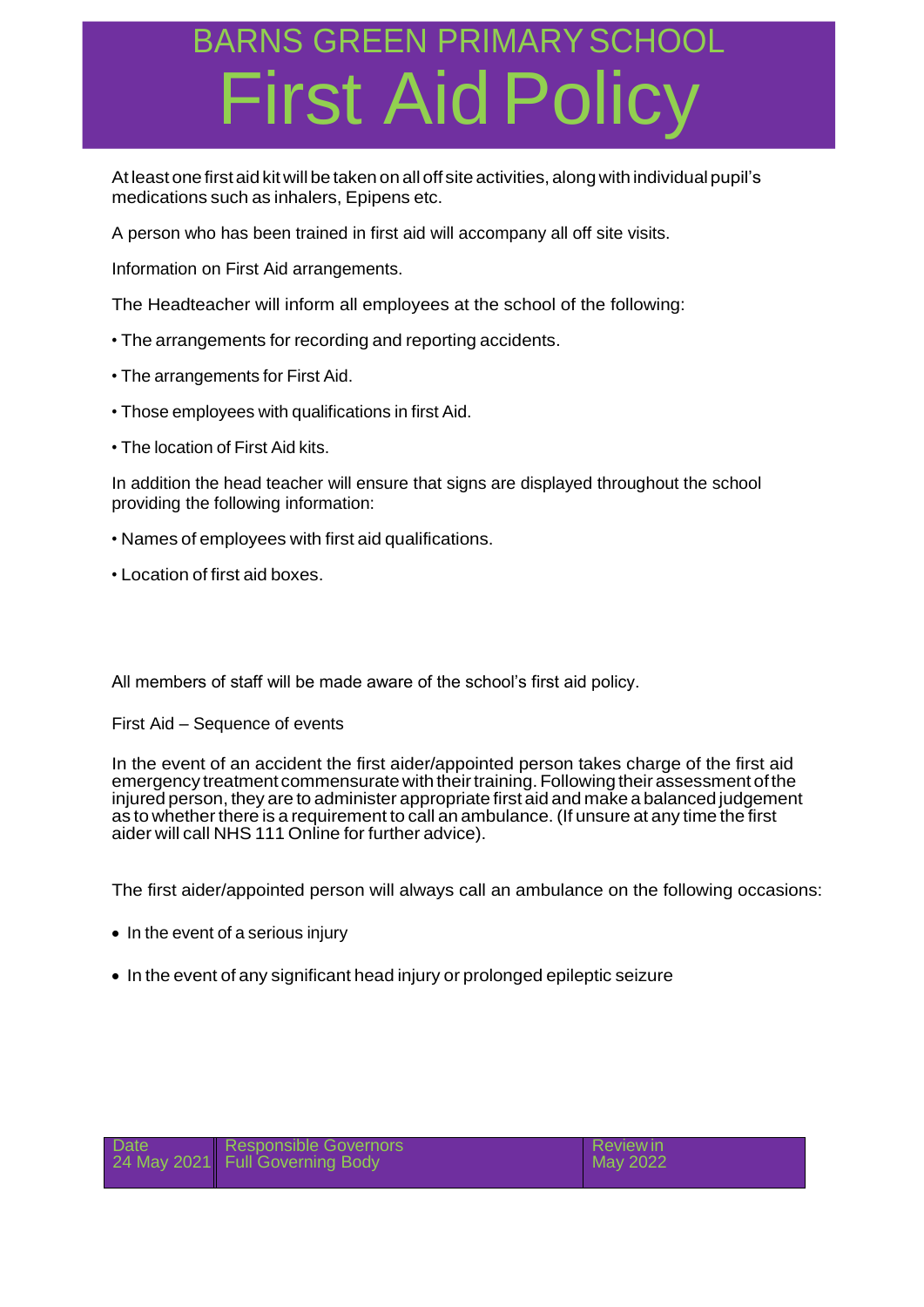- In the event of a period of unconsciousness
- Whenever there is a possibility of a fracture or where this is suspected
- Whenever the first aider is unsure of the severity of the injury
- Whenever the first aider is unsure of the correct treatment

If anambulance is called, the callermust speak tothe emergency servicesand give the following information

- 1. State whathappened
- 2. The child's name
- 3. The age of the child
- 4. Whether the casualty is breathing and/or unconscious
- 5. The address of the school/location of incident.

In the event of an accident involving a child, it is our policy to always notify parent/carer (where appropriate) of their child's accident as soon as possible.

- If it is considered to be serious (more than minor injury)
- Requires more than minor first aid treatment
- Injury to the head
- Requires attendance at hospital

#### Notification ofParents/Carers

Our procedure for notifying parents will betouse all telephone numbers available tocontact them and leave a message should the parents not be contactable.

In the event that parents cannot be contacted and a message has been left, our policy will be to continue to attempt to make contact with the parents approximately every half hour. In the interim, we will ensure that the qualified first aider, appointed person or another member of staffremains with the child until the parents can be contacted and take over(as required).

| <b>Date</b> | Responsible Governors<br>24 May 2021 Full Governing Body | Review in<br>May 2022 |  |
|-------------|----------------------------------------------------------|-----------------------|--|
|             |                                                          |                       |  |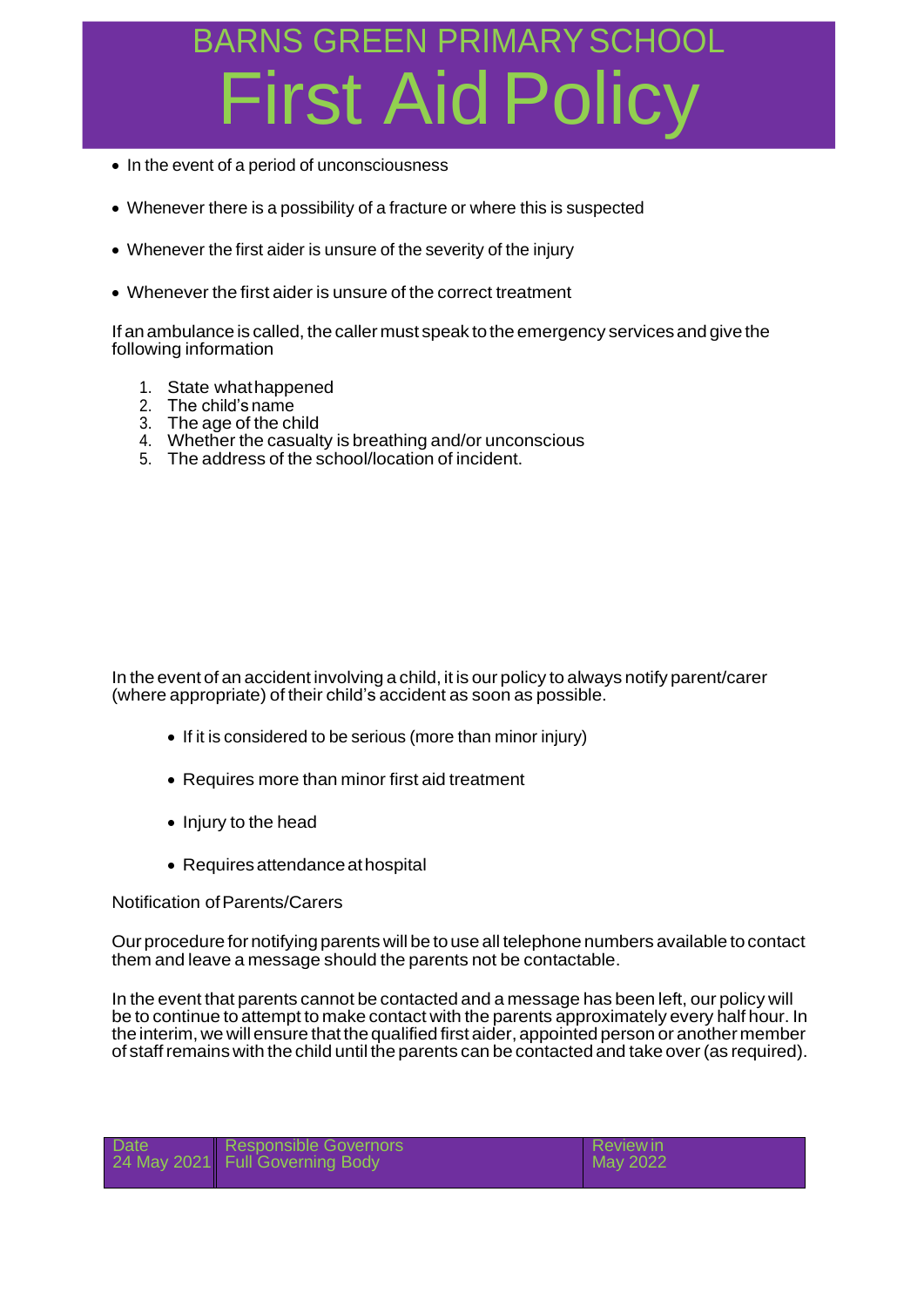#### BARNS GREEN PRIMARY SO **First Aid Pc**

In the event that the child requires hospital treatment and the parents cannot be contacted priorto attendance, the qualified first aider/appointed person /another member of staff will accompany the child to hospital and remain with them until the parents can be contacted and arrive at the hospital.

Pupils with Special Medical Needs – Individual Healthcare Plans

Some pupils have medical conditions that, if not properly managed, could limit their access to education. These children may be:

- Epileptic
- Asthmatic
- Have severe allergies, which may result in anaphylactic shock
- Diabetic

Such pupils are regarded as having medical needs. Most children with medical needs are able to attend school regularly and, with support from the school, can take part in most school activities, however school staff may need to take extra care in supervising some activities to make sure that these pupils, and others, are not put at risk.

A copy of all medical needs are kept in each classroom, kitchen, office and staffroom and are updated as needed or annually.An individual health care plan is drawn upby theschool nurse, the school, the parent/carer and child. If needed the child's GP can be involved. This helps our school to identify the necessary safety measures to support pupils with medical needs and ensure that they are not put at risk. Parents/carers have prime responsibility for their child's health and should provide schools with information about their child's medical condition priorto starting school.Parents, and the pupil if they are mature enough, should give details in conjunction with their child's GP and Paediatrician. The school nurse or suitably qualified person also provides additional background information and practical training for school staff in understanding and using the Individual Healthcare plans.

The school follows NHS policy on administering adrenaline through the use of Epipens. If children who have registered care plans, due to severe allergy reactions and the need to use an epi-pen, suffer an allergic reaction at school, there is anEpipen clearly marked with the child's name on and antihistamine liquid in their classroom cupboard. Training from the school nurse on how to administer adrenaline is usually annually. (Last whole staff training March/April 2021).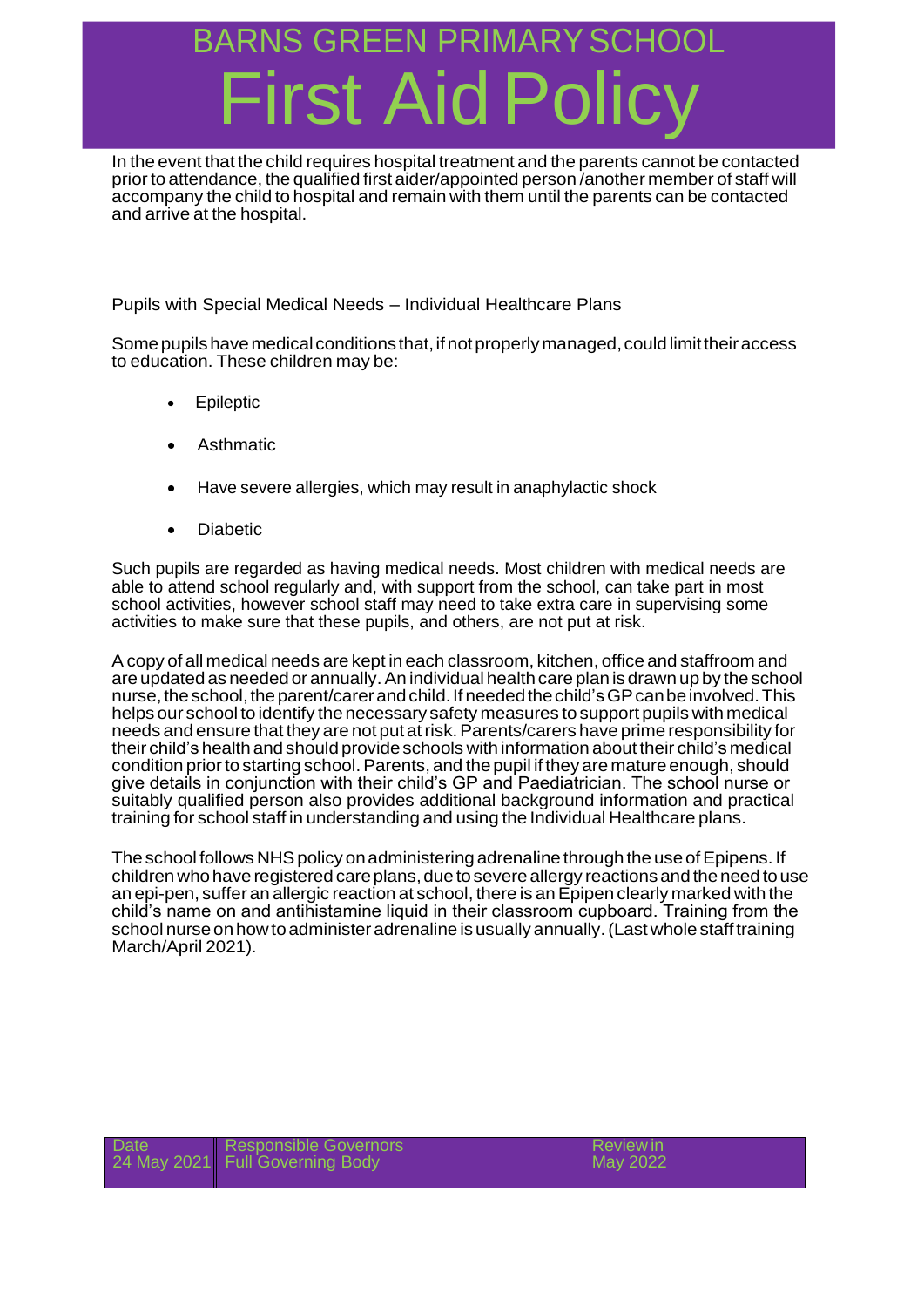Administering Medicines in School

Our School will administer medicines to pupils in school under special circumstances. Most prescribed medicines can be taken outside of normal school hours.

We must have written parental permission for the designated member of staff to administer medicine in the office. A signed record is kept in the office daily of time, dosage and designated member of staff administering.

Staff who are trained in Managing Medicines are Rachel Coxon and AngelaCooper

Storage/Disposal of Medicines

Any medication that needs to be in school is stored either in Medical room fridge or as per storage instructions. The exception to this rule is inhalers, which must be clearly labelled with the child's name and kept in the child's classroom; where they can be easily reached where necessary.

It is the responsibility of the parents to regularly check dates of prescribed medicines and collect unused medicines from school and dispose of them accordingly.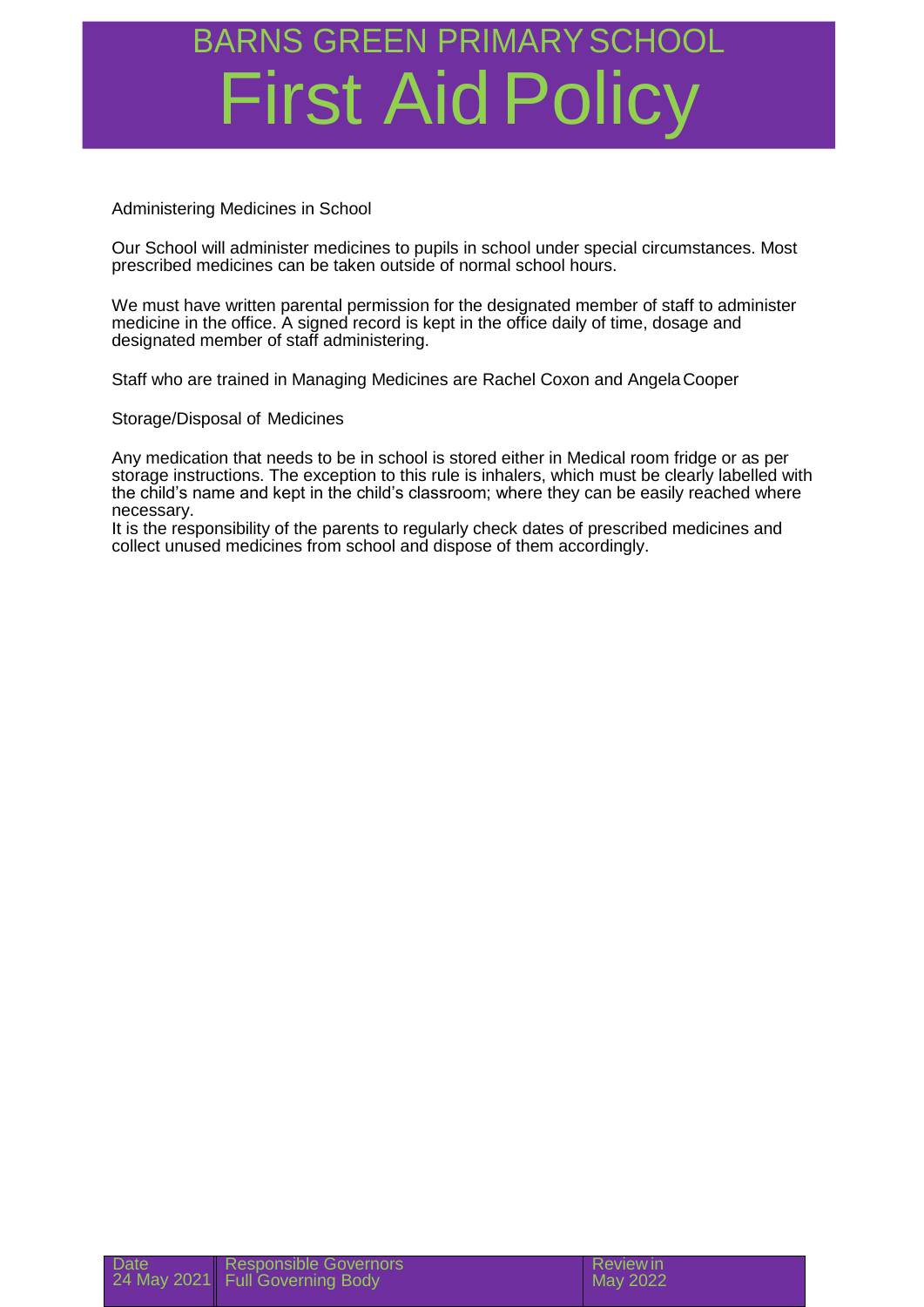#### Accident Reporting.

The Governing body will implement the LA's procedures for reporting:

- all accidents to employees
- all incidents of violence and aggression.

The Governing Body is aware of its statutory duty under RIDDOR in respect of reporting the following to the Health and Safety executive as it applies to employees.

• Anaccident that involves an employee being incapacitated from work for more

than three consecutive days.

- An accident which requires admittance to hospital for in excess of 24 hours.
- Death of anemployee.
- Major injury such as fracture, amputation, dislocation of shoulder, hip, knee or

spine.

For non-employees and pupils an accident will only be reported under RIDDOR:

• where it is related to work being carried out by an employee or contractor and the accident results in death or major injury, or;

• It is an accident in school which requires immediate emergency treatment at hospital.

For each instance where the Head teacher considers an accident to avisitor or pupil is reportable under RIDDOR the advice of the authority will be sought.

Where a pupil has an accident it will be reported to the LA.

All accidents to non-employees (e.g.) visitors which result in injury will be reported to the authority.

Pupil accidents involving their head.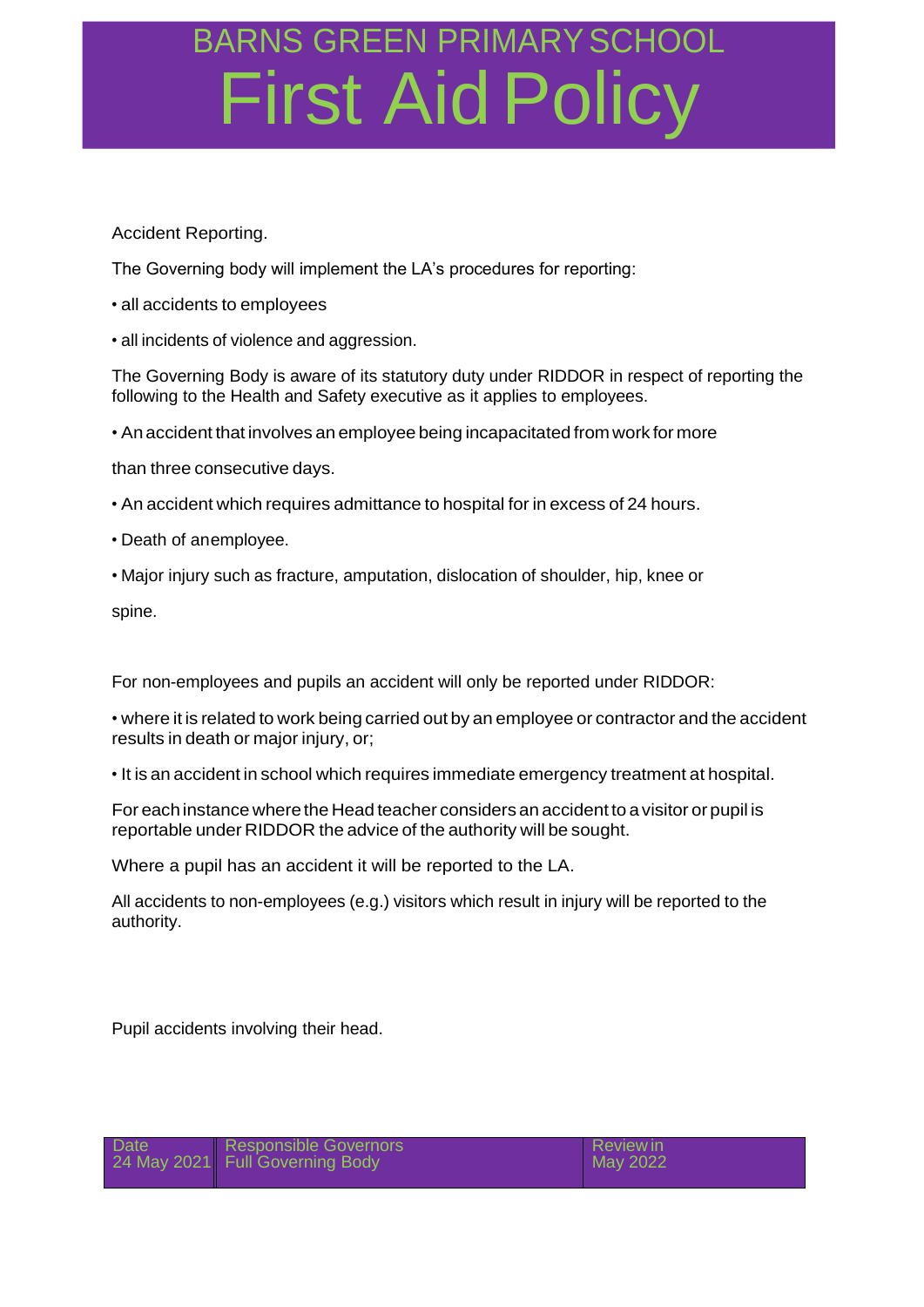The Governing Body recognises that accidents involving the pupil's head can be problematic because the injury may not be evident and the effects only become noticeable after a period of time.

• Where emergency treatment is notrequired, a 'Head bump' letter will be sent home to the child's parents or guardians together with the copy page from the First Aid book. The school office will also ring the Parent/Guardian to let them know of the accident.

• Head bump forms are kept in the accident book in the First Aid room.

Transport to hospital or home.

• The headteacher will determine what is a reasonable and sensible action to take in each case.

• Where the injury is an emergency an ambulance will be called following which the parent will becalled.

• Where hospital treatment is required but it is not an emergency, then the Headteacher will contact the parents for them to take over responsibility for the child.

• If the parents cannot be contacted then the Headteacher may decide to transport the pupil to hospital

Where the Headteacher makes arrangements for transporting a child then the following points will be observed:

• Only staff cars insured to cover such transportation will be used.

• No individual member of staff should be alone with a pupil in a vehicle; the second member of staff will be present to provide supervision for the injured pupil.